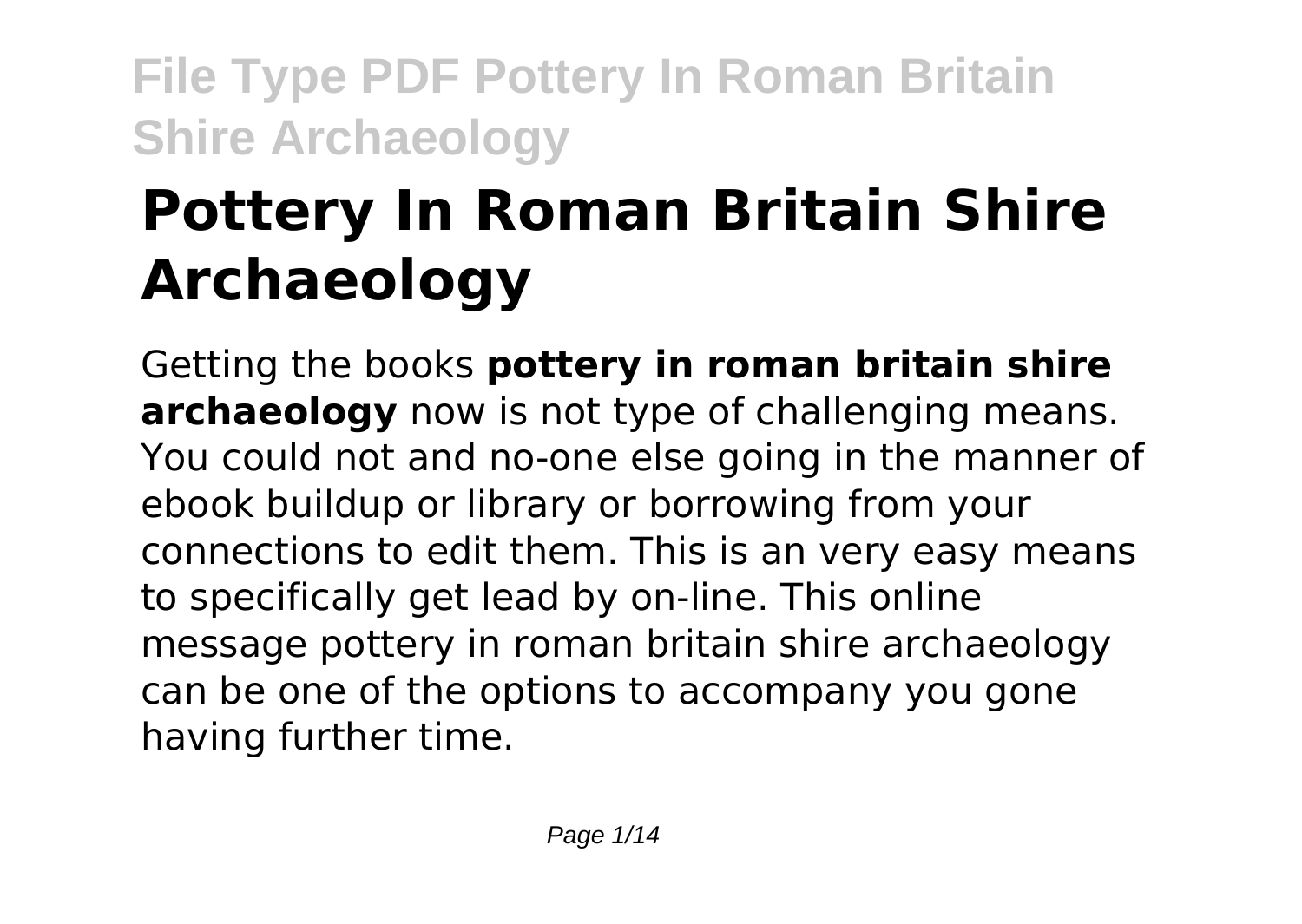It will not waste your time. allow me, the e-book will totally broadcast you additional business to read. Just invest tiny epoch to read this on-line message **pottery in roman britain shire archaeology** as well as review them wherever you are now.

Archaeology Workshop #1 - Pottery *Rendlesham in the Landscape with Tom Williamson Roman Britain: Religion and the Vindolanda Tablets* IAN ROSS, Twilight of Empire, Battle For Rome *Roman Samian Ware by Guy de la Bedoyere* Recent Mysterious Archaeological Discoveries Crazy Discoveries part 19 The BEST MEDIEVAL CITY In ENGLAND - Origins of Norwich Fantasy Architecture with Mustansir Dalvi Page 2/14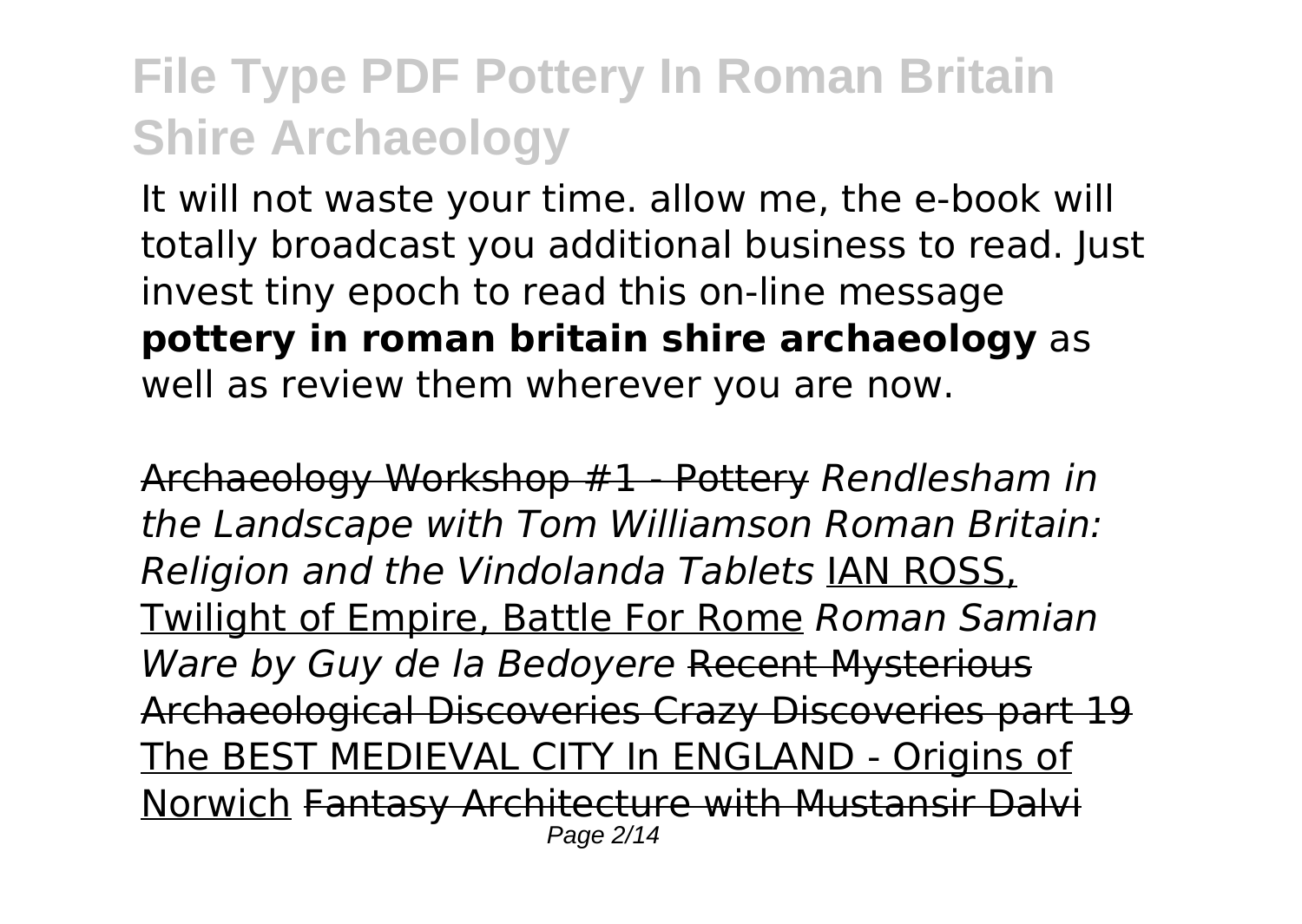ASMR - Stonehenge Ancient Mysteries, Skara Brae and Amarna (2.5 hrs ASMR) Discover the Lost Castles Of England | Ancient Mysteries (S3, E7) | Full Documentary | History *Roman Britain* H.G. Wells- The Outline of History: Rome and Carthage to 264 BCE

Time Team S14-E02 There's No Place Like Rome, Blacklands, SomersetEngland / The English are Celtic Thames mud lark July 2015

Caratacus \u0026 The Roman Invasion of Britain

Mudlarking on the River Thames at Southwark interesting pottery Ancient Greek Pottery-Black Figure Pottery- Museum Replicas

CtrlArt - Roman Town Historical Reconstruction: Colonia Iulia Emona*Roman London: 55BC to 5th*  $P$ age  $3/14$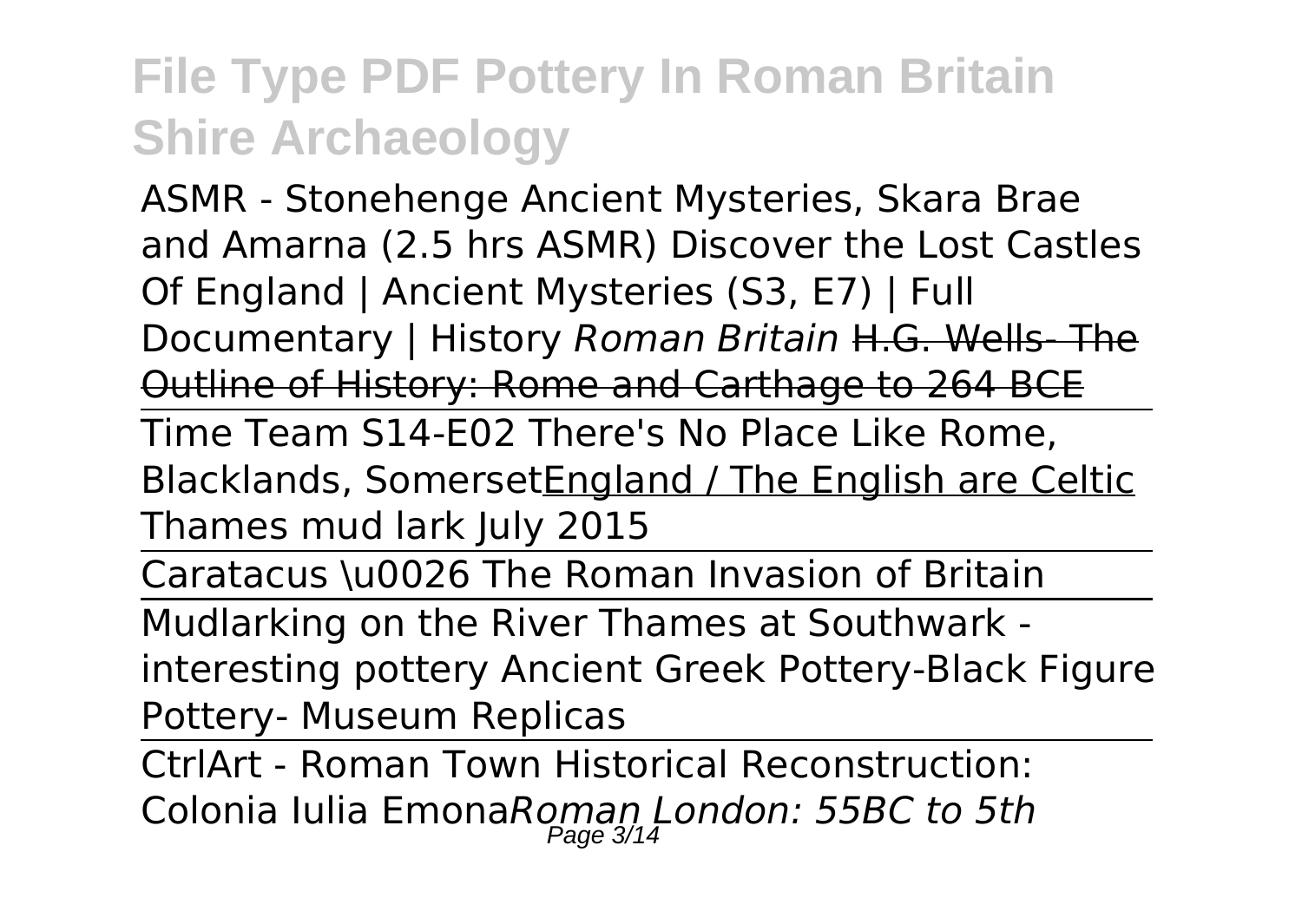*Century AD* **clay pipes** 1. Roman Britain - The Work of Giants Crumbled *Timesuck | The Pinkerton Detective Agency - \"We Never Sleep\" New Forest Roman Pottery: the centenary of Heywood Sumner's excavation at Ashley Rails Building Roman Britain* 638. 3 Quintessentially British Things (that you might not know about) with Dad **War Horse: The Real Story (WW1 Documentary) | Timeline** *A Potted History: Early Roman Pottery with Finds Manager Rachael Welsh-Norman \u0026 Irish Interactions Through The Past (Brian Swann) Taking the bus to Roman Britain Pottery In Roman Britain Shire* Buy Pottery in Roman Britain (Shire Archaeology) by Bedoyere, Guy de la (ISBN: 9780747804697) from Page 4/14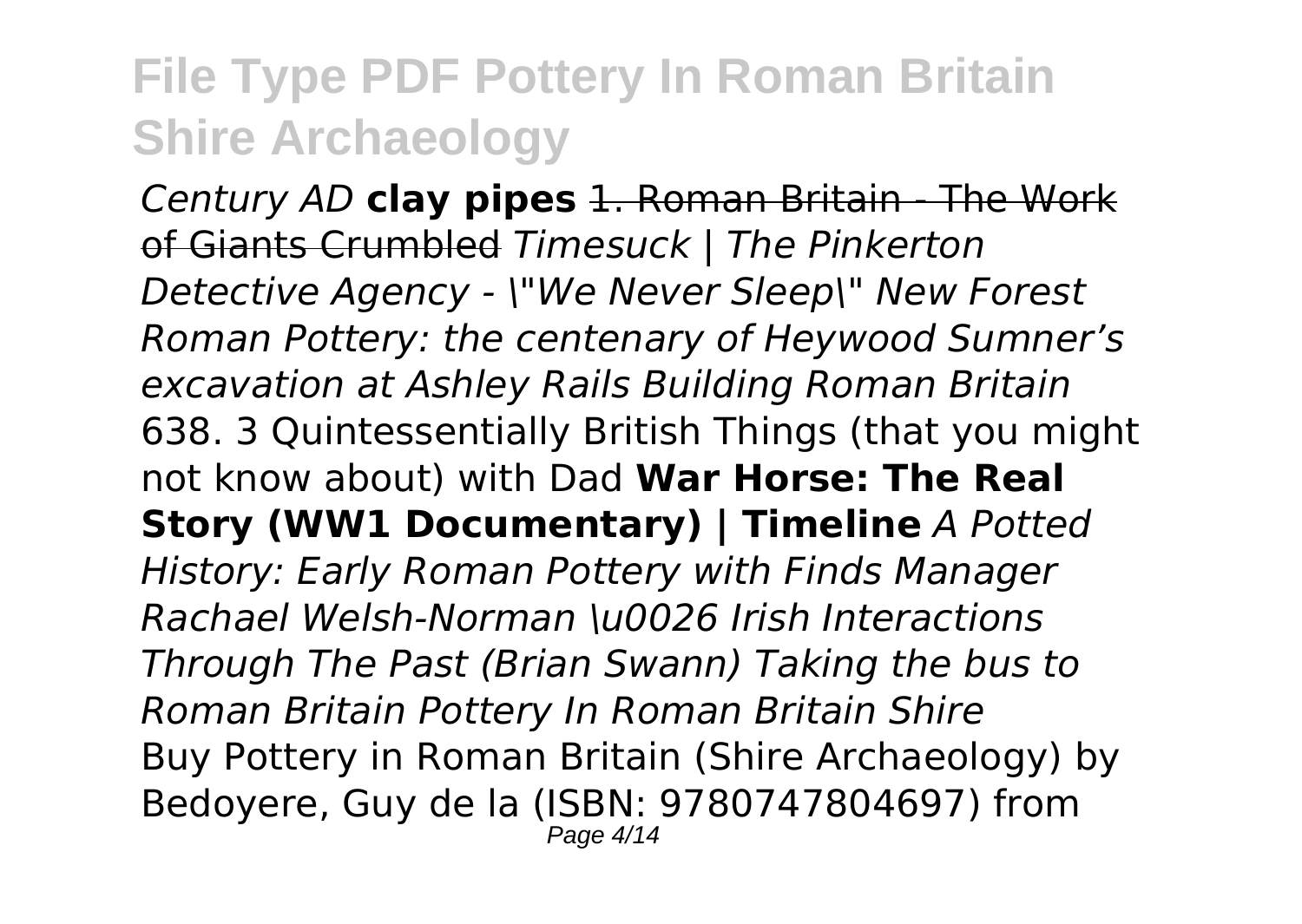Amazon's Book Store. Everyday low prices and free delivery on eligible orders.

*Pottery in Roman Britain (Shire Archaeology): Amazon.co.uk ...*

Buy Pottery in Roman Britain (Shire archaeology series) 4th Revised edition by Swan, Vivien G. (ISBN: 9780852639122) from Amazon's Book Store. Everyday low prices and free delivery on eligible orders.

*Pottery in Roman Britain (Shire archaeology series ...* Architecture in Roman Britain Guy de la Bedoyere. 01 May 2002, Paperback. £7.19 Page 5/14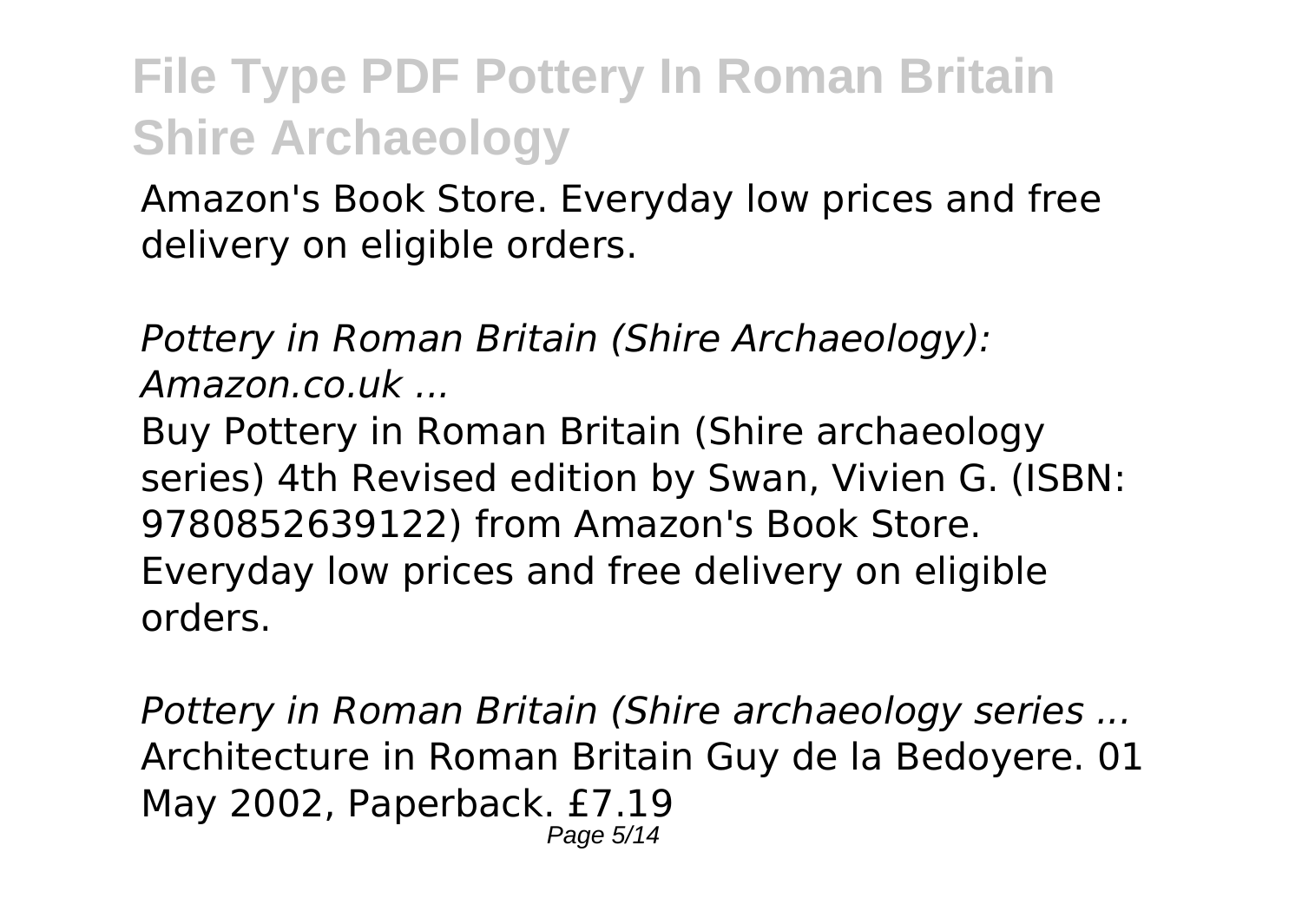*Pottery in Roman Britain (Shire Archaeology) Guy de la ...*

Pottery in Roman Britain By: Guy de la Bedoyere. See larger image. Published: 03-04-2008 Format: Paperback : Edition: 1st Extent: ... Shire Archaeology: Dimensions: 5 7/8" x 8 1/4" List price: \$13.95 ...

*Pottery in Roman Britain (Shire Archaeology) Guy de la ...*

Produced in the Poole Harbour region (Dorset/GB) and distributed thoughout Britain from the mid-2nd to 4th centuries AD. Everted-rim jars, flanged bowls and dishes derived from BB1 originals become the Page 6/14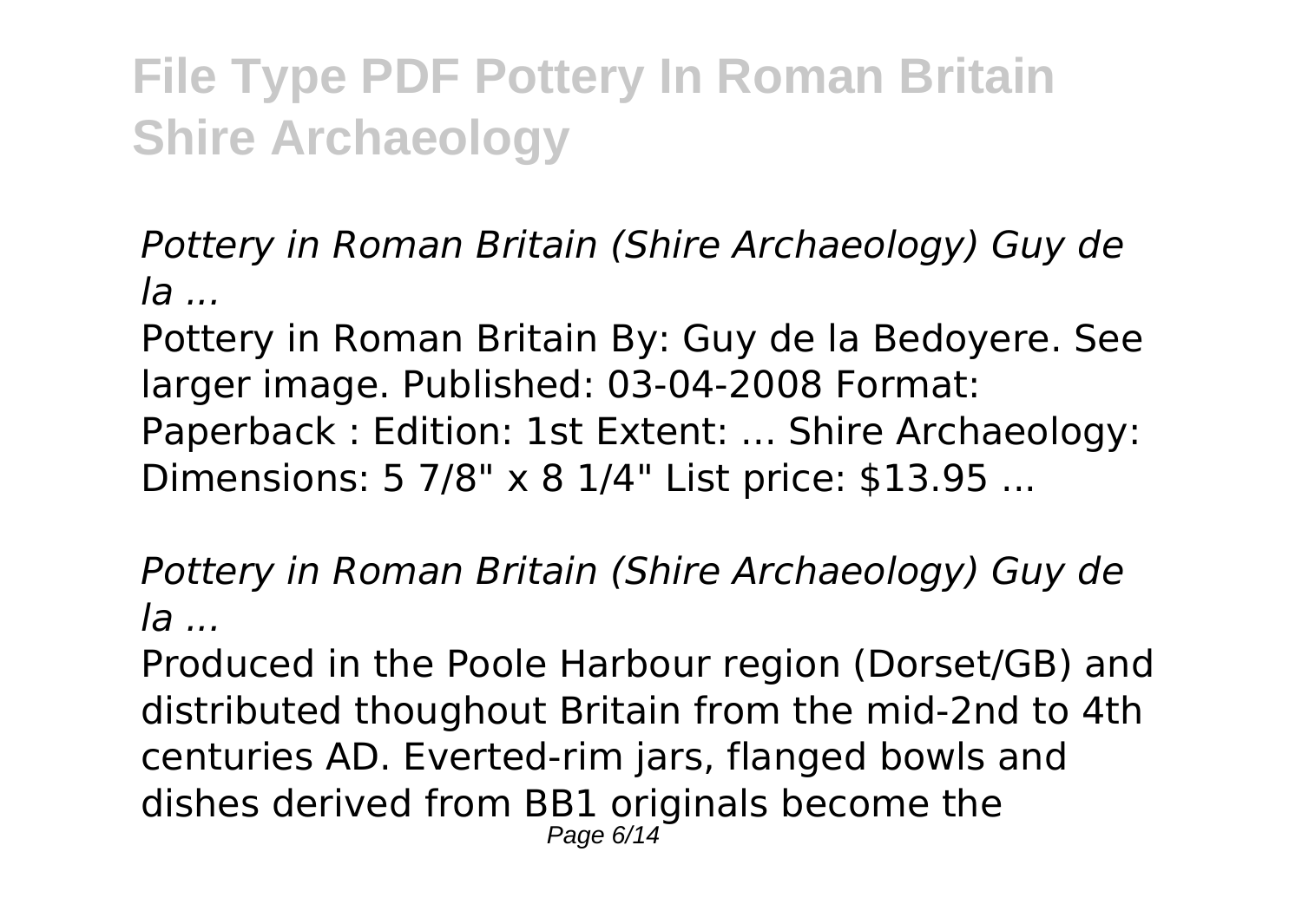dominant forms in many Romano-British coarse ware industries during the later 3rd-4th cent. AD. Coarse wares: 40: 410: Black-burnished 2

*Britain - Potsherd - Atlas of Roman Pottery* The vast majority of pottery used in Britain was imported. Then the Romans arrived and the demand for pottery escalated to an astronomic level. The Romans brought their own craftsmen, but the demand was still too high for them to cope with. Importing pottery for the Roman army was expensive.

*Romans in Britain - Romano-British Pottery* These include vessels imported from the most exotic  $P$ age  $7$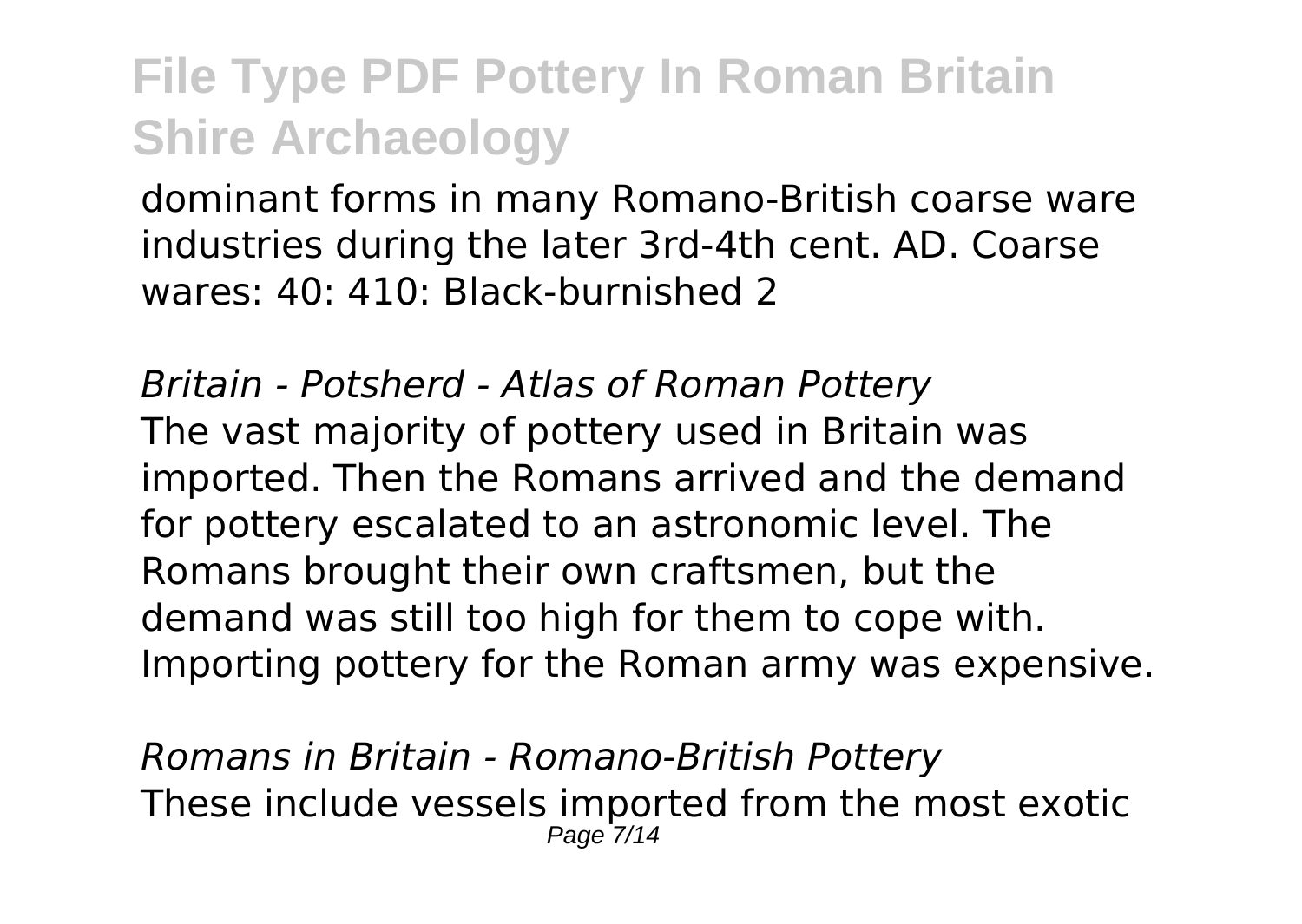regions of the Roman Empire, products of the samian industries of Gaul and those of local kitchenware industries in Britain. Products were as diverse as bowls, amphorae and lamps, while fired clay was also used to make tiles, figurines and even moulds for metalworking.

*Pottery in Roman Britain (Shire Archaeology): de la ...* Prehistoric and Roman pottery: a brief summary. In Britain, pottery was made from the Neolithic (New Stone Age) period onwards, although some parts of the British Isles were aceramic (did not produce pottery) at various points in time. Prehistoric pottery is handmade (i.e. not wheel-turned).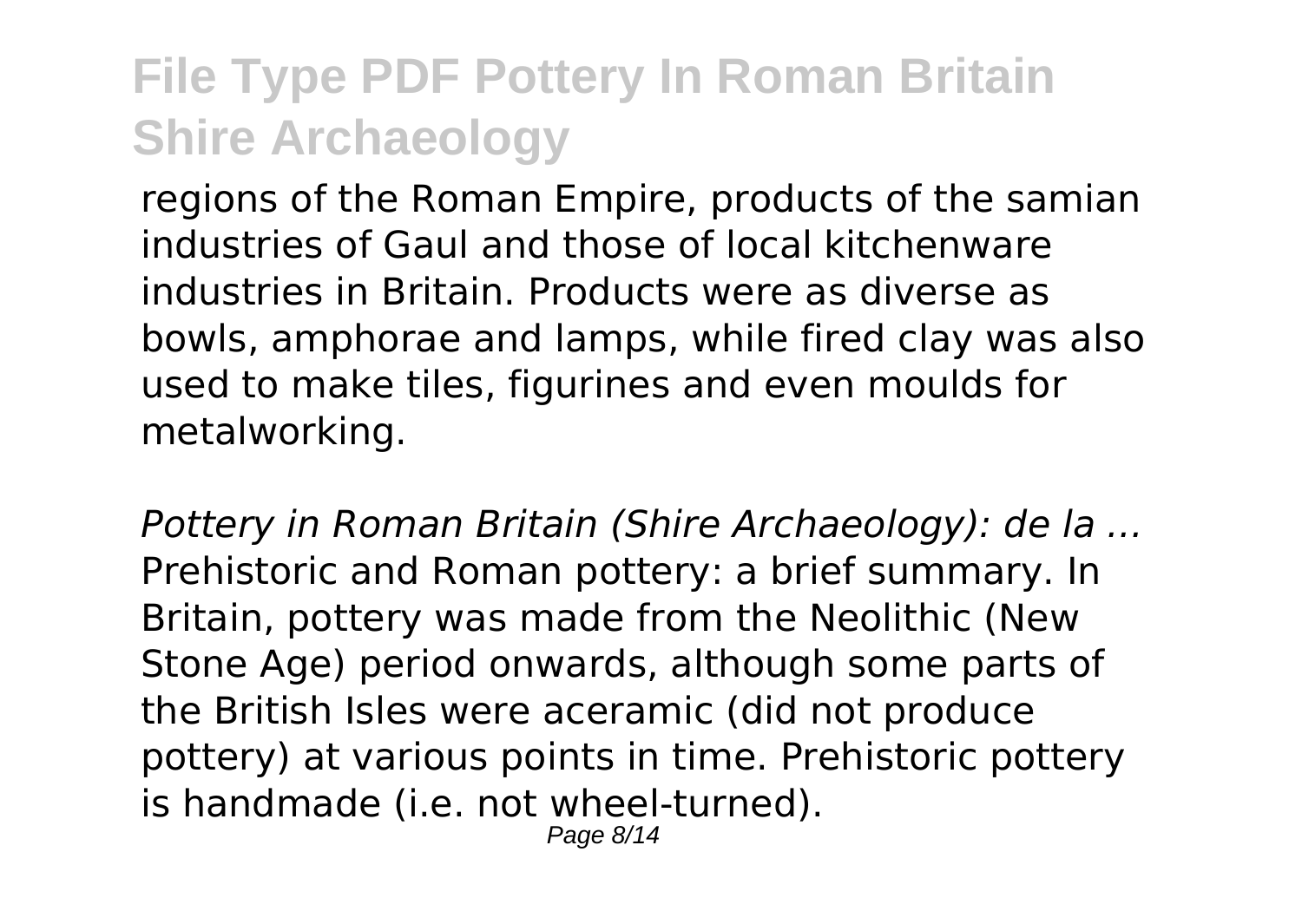*Pottery in archaeology - Spoilheap Archaeology* The chapters describing the principal types of Roman amphoras recovered from sites in Britain from the book, Roman Pottery in Britain, are here converted into a series of web pages. These types are described: Dressel 20 amphoras and allied types; Dressel 1 amphoras; Dressel 2-4 amphoras; Mid-Roman Campanian amphoras; Pascual 1 amphoras

*Roman Pottery in Britain*

Neolithic and Early Bronze Age Pottery (Shire Archaeology Series) by Alex M. Gibson: Pottery in Roman Britain by Vivien G. Swan: Prehistoric Flint Page 9/14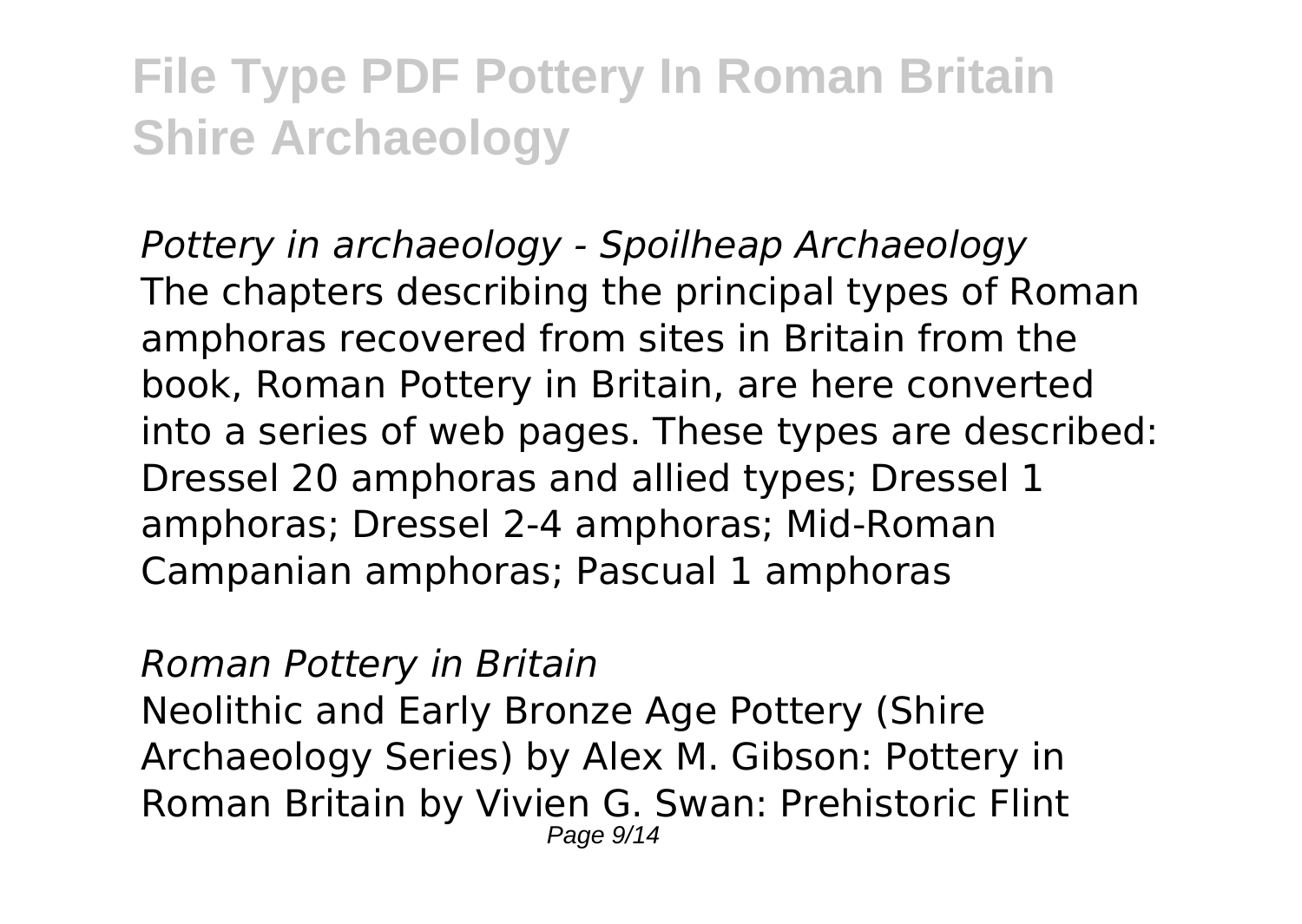Mines (Shire Archaeology) by Robin Holgate: Prehistoric Houses in Britain (Shire Archaeology) by Malcolm L. Reid: Prehistoric pottery by Nancy G. Langmaid

*Shire Archaeology | Series | LibraryThing* - Pottery in Roman Britain (Shire Archaeology S.) by Bedoyere, Guy de la. £5.90. Free postage. item 7 Pottery in Roman Britain by De La Bedoyere, Guy - Pottery in Roman Britain by De La Bedoyere, Guy. £6.48. Free postage. See all 13. Compare similar products. You are viewing. Pottery in Roman Britain by Guy de la Bedoyere (Paperback, 2000) (1)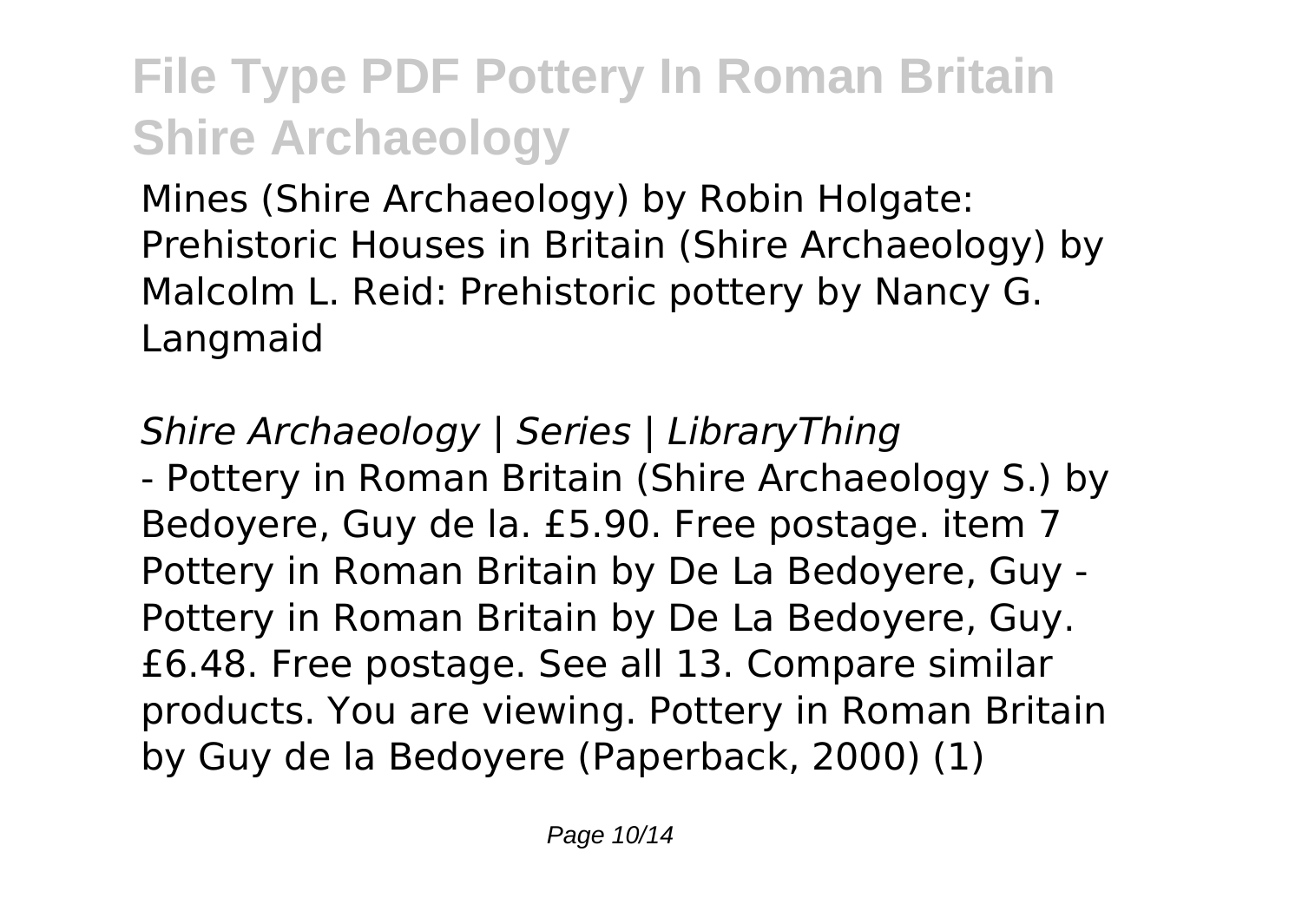*Pottery in Roman Britain by Guy de la Bedoyere (Paperback ...*

de la Bédoyère, G 2000 Pottery in Roman Britain.

*A reading list for archaeology*

●A glossy brick-red tableware, samian is the most recognisable Roman pottery found in Britain. It was industrially produced on a scale unequalled until the 18th century. It is estimated that one centre turned out a million vessels a year. ●Samian was primarily used for displaying and serving food.

*Roman Pottery Identification - Jigsaw Cambridgeshire* Pottery was produced in enormous quantities in Page 11/14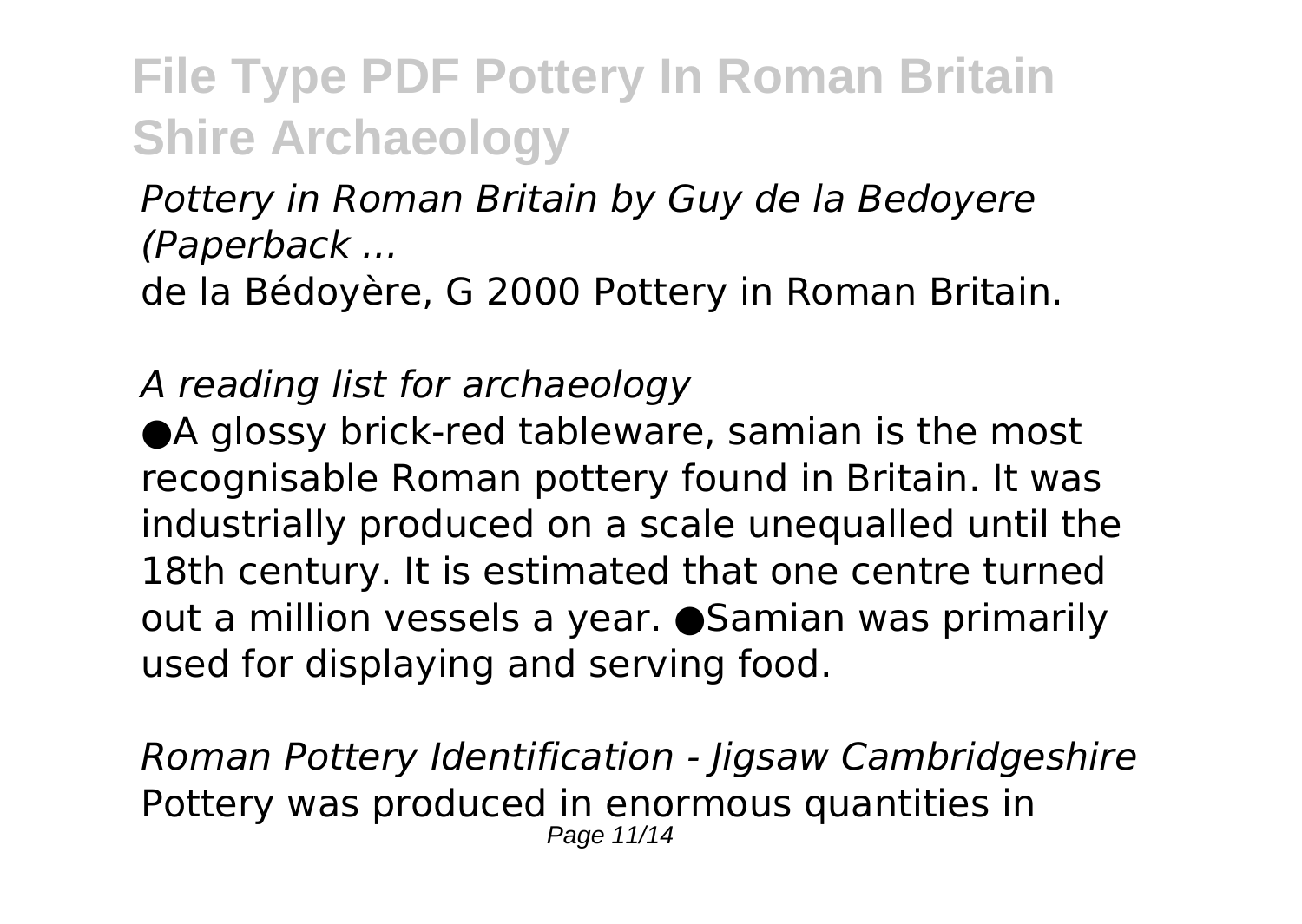ancient Rome, mostly for utilitarian purposes. It is found all over the former Roman Empire and beyond. Monte Testaccio is a huge waste mound in Rome made almost entirely of broken amphorae used for transporting and storing liquids and other products – in this case probably mostly Spanish olive oil, which was landed nearby, and was the main fuel for lighting, as well as its use in the kitchen and washing in the baths. It is usual to divide ...

*Ancient Roman pottery - Wikipedia* Pottery in Roman Britain by Vivien G. Swan, 1988, Shire Publications edition, in English - 4th ed.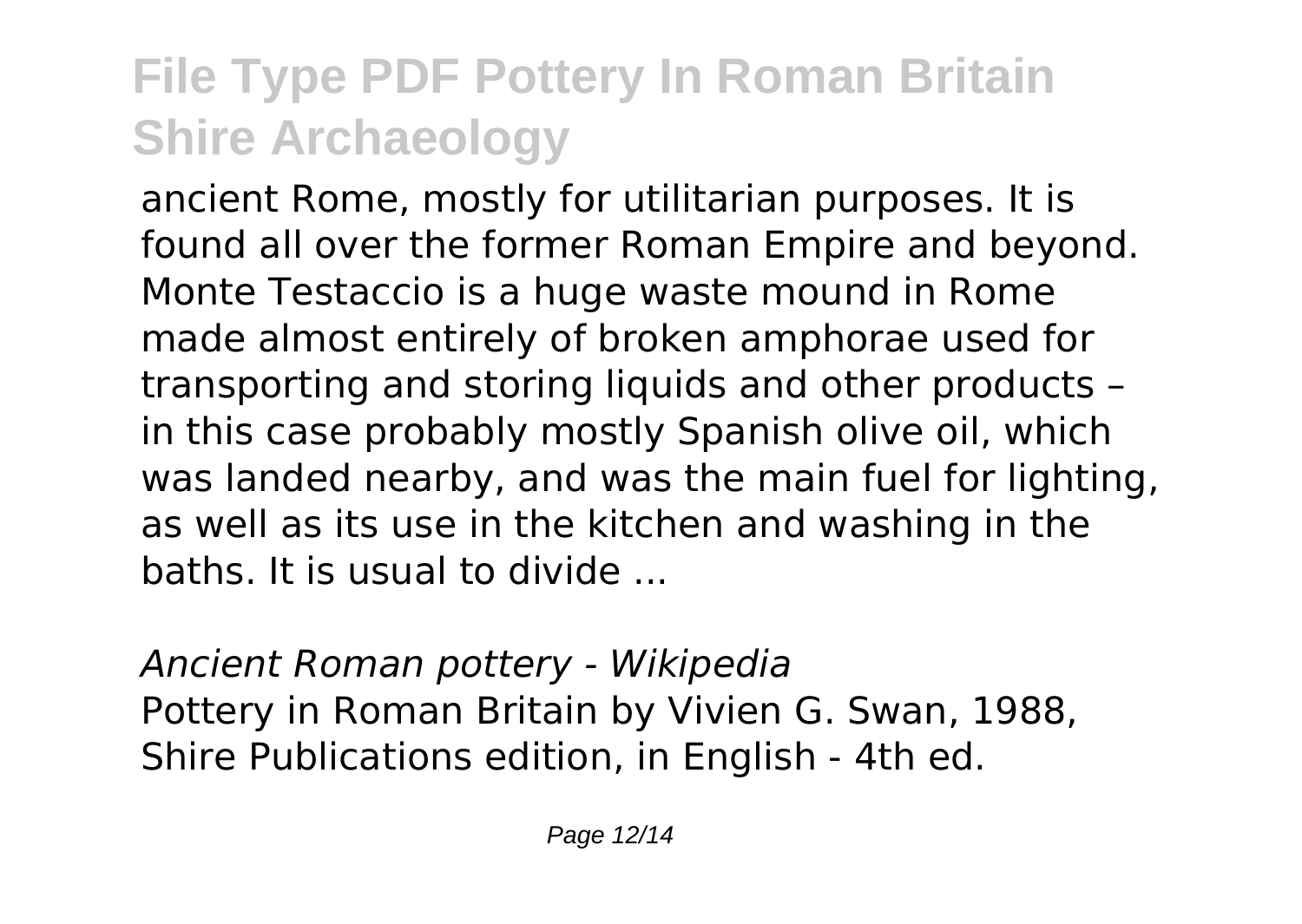*Pottery in Roman Britain (1988 edition) | Open Library* Click to read more about Pottery in Roman Britain by Vivien G. Swan. LibraryThing is a cataloging and social networking site for booklovers

*Pottery in Roman Britain by Vivien G. Swan | LibraryThing*

roman baths in britain shire archaeology Sep 08, 2020 Posted By Catherine Cookson Ltd TEXT ID 840c93e3 Online PDF Ebook Epub Library ... chariot racing track pottery roman by the roman period was britains first great architectural age though this is difficult to appreciate roman baths in britain shire